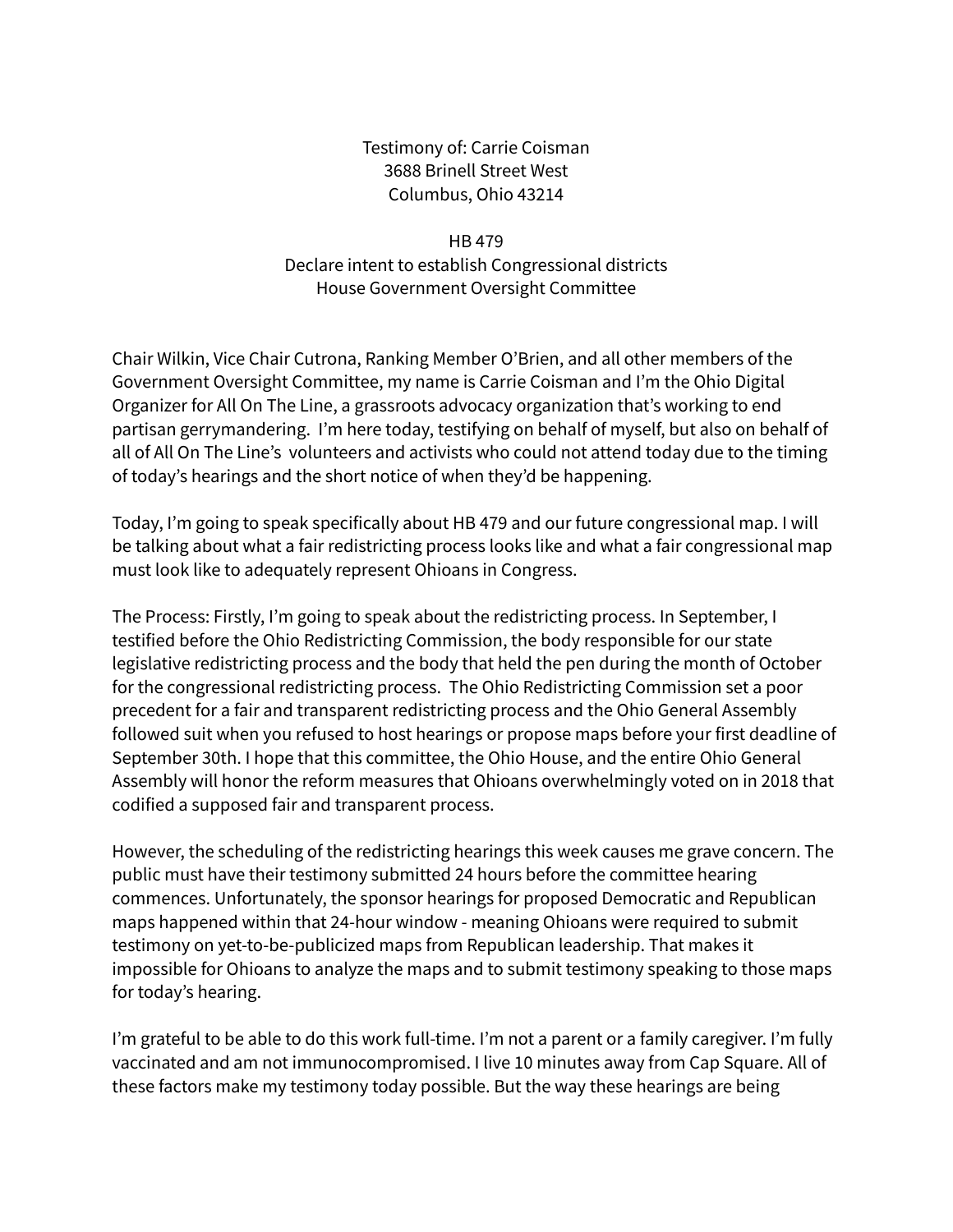conducted excludes the voices of thousands of Ohioans. The Ohio General Assembly has the opportunity and the duty to host robust and accessible hearings over the next 26 days. There should be hearings scheduled outside of day-time work hours, around the state, with maps, and with virtual testimony opportunities. The Ohio General Assembly must not keep maps 'in the can' until the last possible moment with the intent to exclude Ohioans' voices. That is not what we voted for in 2018.

Hiding behind excuses of a Census data delay or legal action are not valid as there have been dozens of maps submitted and People's Hearings hosted by Ohioans and organizations, like All On The Line. How are everyday citizens able to do this process so much more efficiently and fairly than the people elected to protect democracy and serve Ohio's constituents on the tax-payer's dollar?

Gerrymandering is political cheating, but it is solvable. Constitutional maps are more than possible and nothing less will be accepted, especially when it's happening through an asinine process run by two legislative leaders that excludes Ohioans at every turn and then results in an unfair map that dilutes the political power of Ohioans.

The Map: Now, regarding the map itself: A truly fair map reflects Ohio's partisan balance, provides real pathways to representation for communities of color, and keeps our communities together.

Ohioans have voted across the decade in a rough split of 46% Democratic and 54% Republican. Our current Congressional delegation has a partisan split of 25% Democratic and 75% Republican ensuring that hundreds of thousands of Ohioans are not having their voices heard in Washington. Ohioans have been grossly misrepresented in Congress due to the surgical gerrymandering that occurred in 2011.

In order to guarantee real representation, as promised by our 2018 reform measures, a fair map should include 7 Democratic congressional seats and 8 Republican seats. These numbers reflect how Ohioans actually vote. Ohio is a purple state with voters who have supported both Democratic and Republican voters statewide, as reflected in the reality that we have a Republican senator and Democratic senator, close gubernatorial elections throughout the decade, different Electoral College showings in 2012 and 2016, lose percentages of statewide vote totals over the last decade. Our districts should reflect how Ohio's communities vote, including some areas with truly competitive seats, instead of entrenching our political future by cracking and packing certain communities.

Rather than diluting certain communities' political power, the maps should anchor Ohio's major cities in their own districts ensuring that our communities of color, urban communities, and new American communities are able to access the promise of democracy.